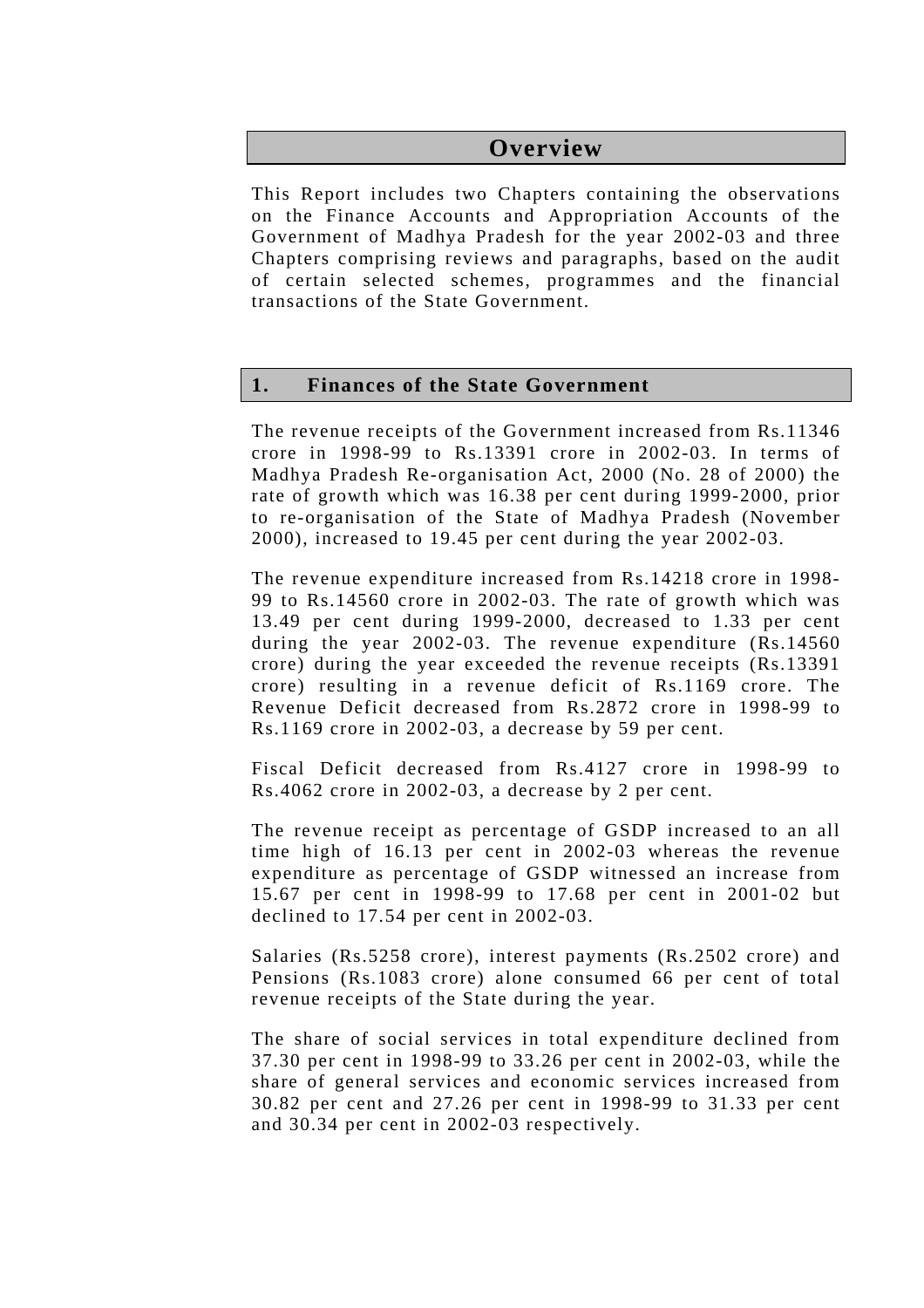Return on capital investments in various government companies and corporations was insignificant. On an investment (including loan) of Rs.1702.39 crore at the end of 2002-03, the Government received dividend/interest Rs.4.09 crore which was less than even one per cent (0.24 per cent). Three statutory corporations and 15 government companies with an aggregate investment of Rs.529 crore upto 2002-03 were incurring losses and their accumulated losses amounted to Rs.3173 crore as per the accounts furnished by these companies upto 2002-03.

Out of the Financial Assistance to Local Bodies and other institutions provided by the Government, Rs.253.95 crore were drawn and deposited in Civil Deposit instead of providing as grant to the concerned institutions by the Commissioner, Urban Administration (Rs.61.62 crore), Panchayat and Social Welfare (Rs.169.05 crore) and Development Commissioner (Rs.23.28 crore).

*(Paragraphs 1.1 to 1.10)* 

# **2. Allocative Priorities and Appropriation**

As against the revised appropriation of Rs.29358.03 crore, the actual expenditure during 2002-03 was Rs.25661.84 crore resulting in saving of Rs.3696.19 crore. The expenditure of the Government exceeded the budget provision during the year in 8 grants/appropriations, by Rs.424.79 crore. Such excesses aggregating to Rs.5144.25 crore pertaining to the years 1990-91 to 2001-02 had not been regularised (October 2003). The excess expenditure required regularisation by the State Legislature under Article 205 of the Constitution.

Supplementary provision of Rs.745.19 crore obtained in 65 cases during the year proved unnecessary.

In 32 cases, the entire budget provision of rupees one crore and above in each case aggregating to Rs.257.78 crore provided under various Central schemes remained unutilised. In 62 schemes, there were substantial savings of Rs.5 crore or more and also over 80 per cent of the provision in each case, totalling Rs.1407.53 crore.

In 11 schemes, expenditure was in excess by Rs.5 crore or more and also by more than 100 per cent of the provision in each case totalling Rs.3225.09 crore.

In 151 cases of grants/appropriations, savings of Rs.2329.13 crore were not surrendered and were allowed to lapse. This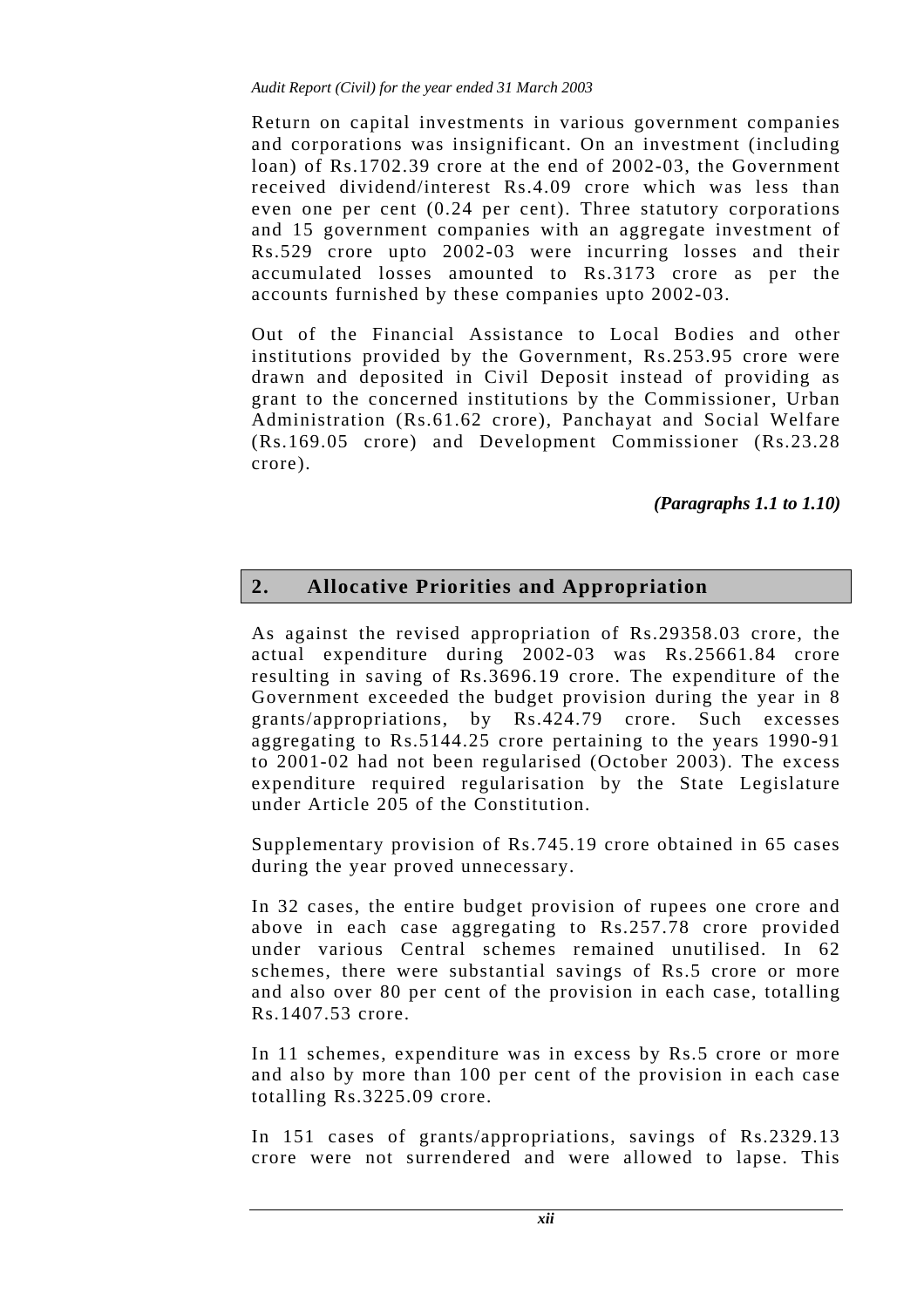included Rs.2242.52 crore in 41 cases where saving exceeded Rs.5 crore in each case were not surrendered.

In 116 cases, Rs.1821.94 crore were surrendered during the year. Of these Rs.1806.00 crore (99.1 per cent) were surrendered on the last day of the financial year.

In 14 cases, the surrendered amount of Rs.298.48 crore was in excess of the available savings of Rs.268.40 crore resulting in excess surrender of Rs.30.08 crore which indicated inefficient budgetary control.

No reconciliation of expenditure figure was carried out by the DDOs under 10 Major Heads involving expenditure of Rs.3073.50 crore, representing 12 per cent of the total expenditure during the year.

During 2002-03, Rs.390.64 crore were drawn and exhibited as final expenditure under various heads (Schemes) after transferring to Major Head 8443-Civil Deposits-800 Other Deposits. Similarly, Rs.448.94 crore were drawn and added to the balance to Major Head 8443-Civil Deposits-106-Personal Deposits in respect of Government and semi-Government Institutions.

Expenditure of Rs.312.00 crore was incurred in 2 cases without budget provision.

Provision of Rs.103.55 crore and expenditure of Rs.82.42 crore being grants-in-aid to Local Bodies/Institutions were incorrectly classified and accounted for under capital head of Account instead of Revenue section.

*(Paragraphs 2.1 to 2.7)* 

### **3. Working of Directorate of Agriculture**

Government of India set the target of doubling the production of food grains including pulses, oilseeds and cereals in ten years through implementation of National Pulses Development Project and Oilseeds Production Programme. Macro Management Scheme consisting of 13 schemes was also introduced in January 2001. An attempt in audit to review midterm achievements as a result of implementation of schemes revealed that the actual production significantly declined during 2000-03. Monitoring of field demonstrations, distribution of seed minikits by district officers was far below the targets and supervision by scientists was almost absent. Seeds of older varieties were distributed to the farmers. The performance of State Schemes of soil surveys, soil testing,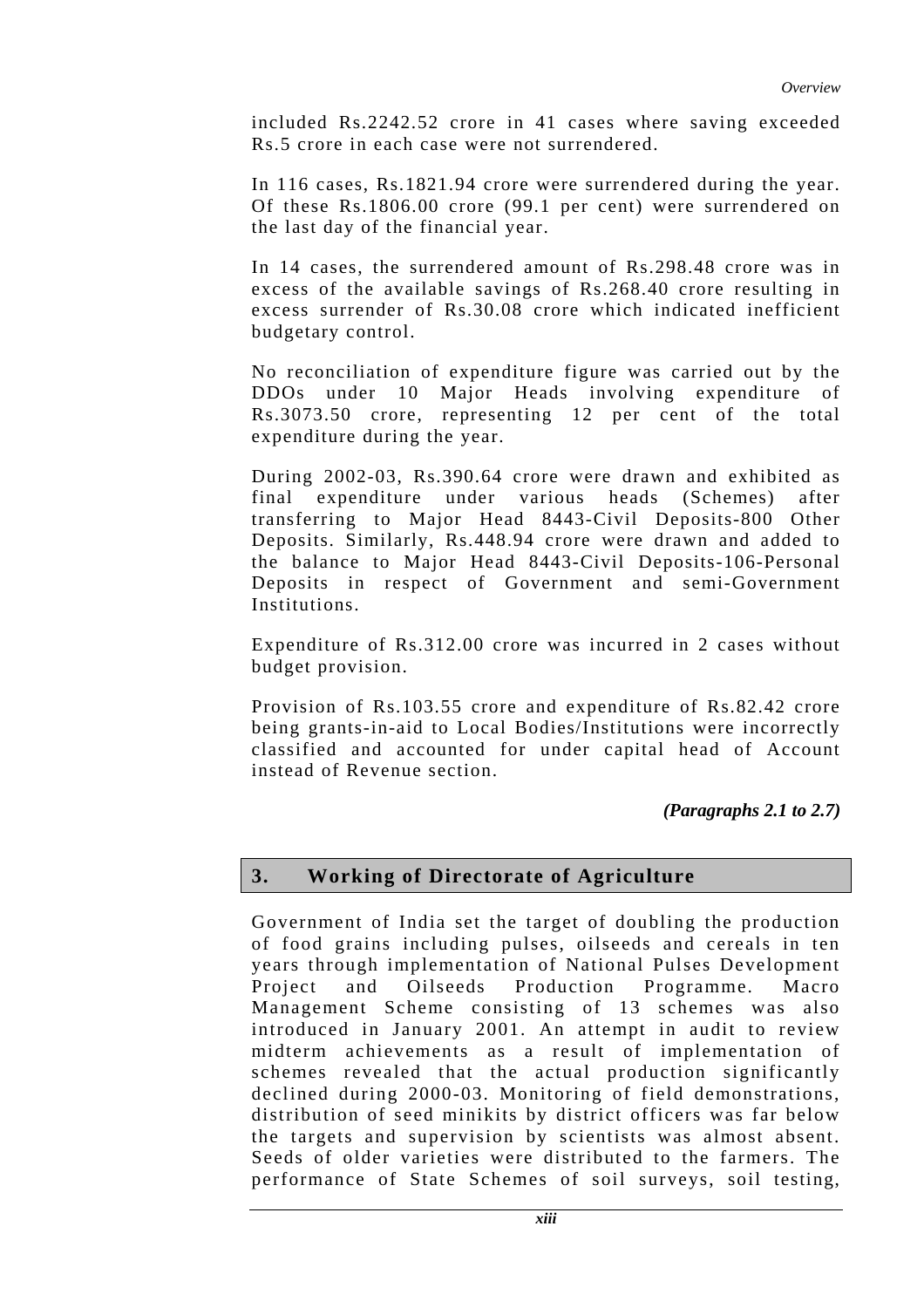#### *Audit Report (Civil) for the year ended 31 March 2003*

training etc. mainly supportive to Centrally sponsored schemes was far below available capacity. Sub-standard seeds, fertiliser and pesticides were sold to the cultivators having adverse effect on production.

Despite surrender of Rs.71.89 crore at the fag end of financial years, Rs.124.70 crore remained unutilised during 2000-03 due to poor budgetary practices.

The unutilised central assistance of Rs.3.62 crore was irregularly allowed to lapse to State revenue.

Cultivators were deprived of the benefit of enhanced assistance amounting to Rs.33.01 crore.

7536 seed minikits were distributed after the sowing period was over.

Under watershed development works major emphasis was laid on construction of structures at the cost of other activities.

*(Paragraph 3.1)* 

## **4. Implementation of Drugs and Cosmetics Act**

The Drugs and Cosmetics Act 1940 provided for regulating manufacture and sale of drugs as also for dealing with the problem of adulterated, spurious and misbranded drugs. There was near total absence of effective steps for renewal of licences, curbing production/sale and distribution of substandard, adulterated and spurious drugs. There was need for overall improvement of the Drug administration in the State and providing time limits for renewals, compulsory conducting of tests of samples collected and confiscation of fake, spurious and adulterated drugs. Some important points noticed during the test audit are given below:

Out of 1232 manufacturing units, 165 units were working without renewal of licences at the end of the 2002-03.

Cancellation of licences was being done after 3 to 5 years period from the date of expiry of validity of licences issued earlier.

The Controller Food and Drug administration was working with skeleton staff which resulted in shortfall ranging from 40 to 66 per cent and 24 to 78 per cent in inspection of manufacturing and sale premises during 1998-2003 respectively. Also shortfall in collection of samples of Drugs between 23 to 39 per cent was noticed.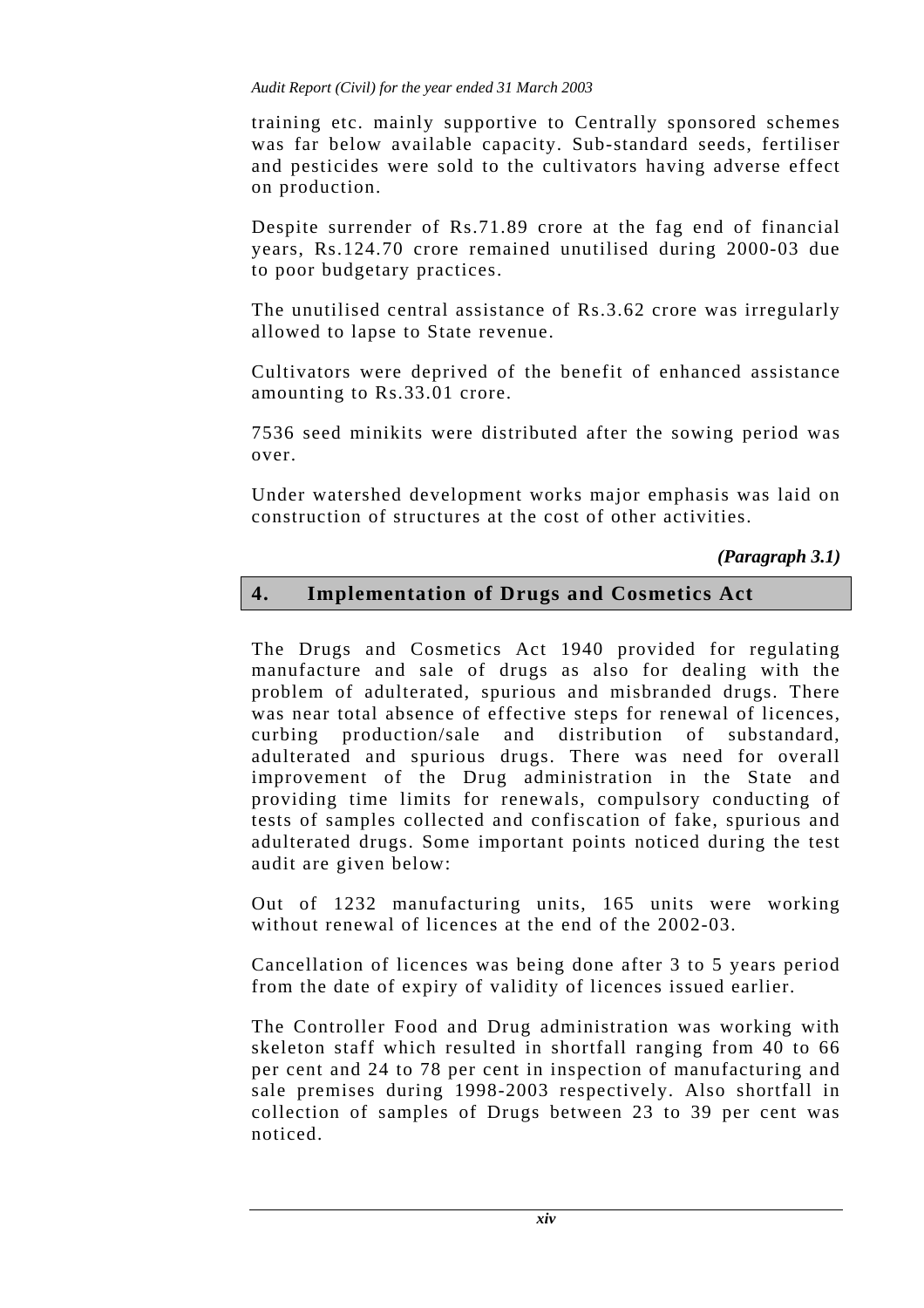No target was fixed for collection of samples of Ayurvedic and Unani drugs. Samples of Ayurvedic Drugs containing costly material were not collected at all and samples of Sera, vaccine, blood products were not being collected for want of storage facilities in district offices.

Inordinate delays were detected in issue of test reports; in 72 per cent cases, the test reports were issued after 45 days. Of these 40 per cent reports were issued after periods ranging from 200 days to over one year.

Not one sample of blood or blood product of 97 blood banks and blood product manufacturers was collected during 1998-2003 for testing.

The drug testing laboratory at Bhopal lacked modernisation and had only limited capacity to test vital drugs requiring microbiological tests.

Accused manufacturers/sellers were acquitted in 45 out of 58 court cases decided during 1998-2003.

*(Paragraph 3.2)* 

## **5. National AIDS Control Programme**

National AIDS Control Programme (NACP) launched in 1987 as a 100 per cent centrally sponsored scheme has since moved through three phases. To reduce the spread of HIV infection and to strengthen the country's capacity to respond to the HIV/AIDS on a long term basis, NACP-II was launched in 1999 in the third phase (1999-2004). Due to slow pace of implementation, the programme failed to make much headway even after spending Rs.19.18 crore during 1998-2003.

Government controlled Madhya Pradesh State AIDS Control Society (MPSACS) at the apex could utilise only 36 to 64 per cent of funds available for implementation of AIDS control programme during 1998-2003.

Rupees 4.10 crore were lying unutilised as of March 2003 with 90 different implementing agencies.

Number of AIDS patients in the State increased from 303 to 1011 registering a growth of 234 per cent during the years from 1998 to June 2003.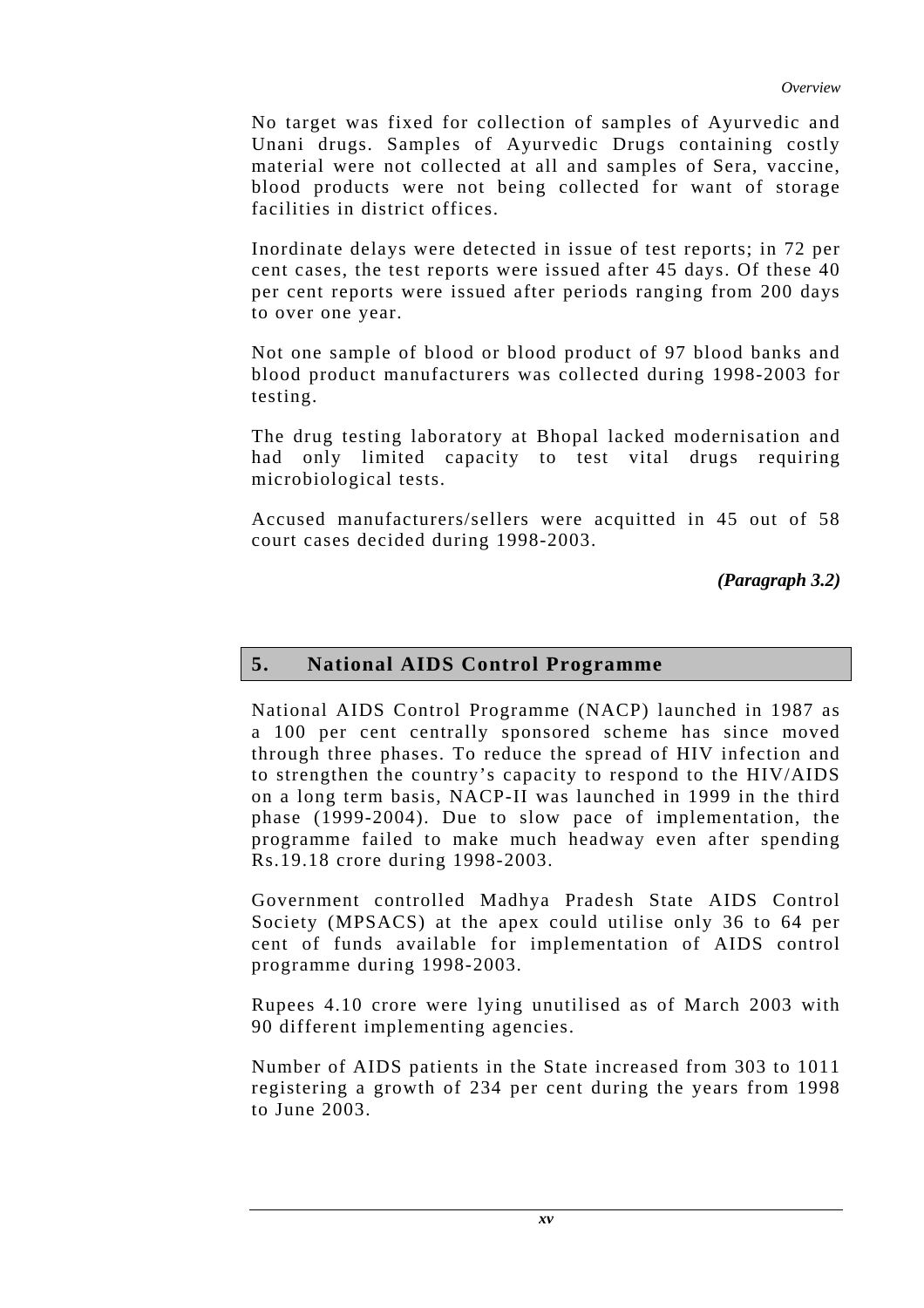Even detailed mapping by way of a survey to identify the location and number of persons forming part of high risk group had not been completed so far.

NGO participation in implementing projects relating to targeted interventions for groups at high risk was negligible.

### *(Paragraph 3.3)*

### **6. Prevention and Control of Fire**

Fire services in the State are organized by municipalities and Home (Police) Department.

Fire Force Bill for regulating prevention of fire and adoption of safety measures has not been enacted in the State. Out of 336 urban local bodies and 11 industrial areas in the State fire services were available in 102 towns and in 4 industrial towns. Risk hazard analysis was not done and maximum response time for attending to fire incidents was not fixed.

There were only 31 fire stations and 122 fire vehicles against the requirement of 164 fire stations and 210 fire vehicles in the 26 local bodies test checked. Fire station buildings were not available at five places while source of water was not available in the premises of seven fire stations.

Fire services training centre was not established due to diversion of funds of Rs.77.98 lakh for fabrication of bodies of fire vehicles.

Non handing over/non commencement of buildings resulted in non establishment of fire stations besides undue financial assistance to the M.P. Police Housing Corporation and diversion of 14 vehicles to Indore.

*(Paragraph 3.4)*

### **7. Accelerated Irrigation Benefit Programme(AIBP)**

With a view to develop the irrigation potential from on-going projects which were at an advanced stage of construction, a scheme "Accelerated Irrigation Benefit Programme (AIBP)" was launched (1996-97) by the Government of India (GOI). Eleven projects were selected (1996-2001) to create an additional irrigation potential of 4.84 lakh hectares within two years from the date of inception of the project, at an estimated cost of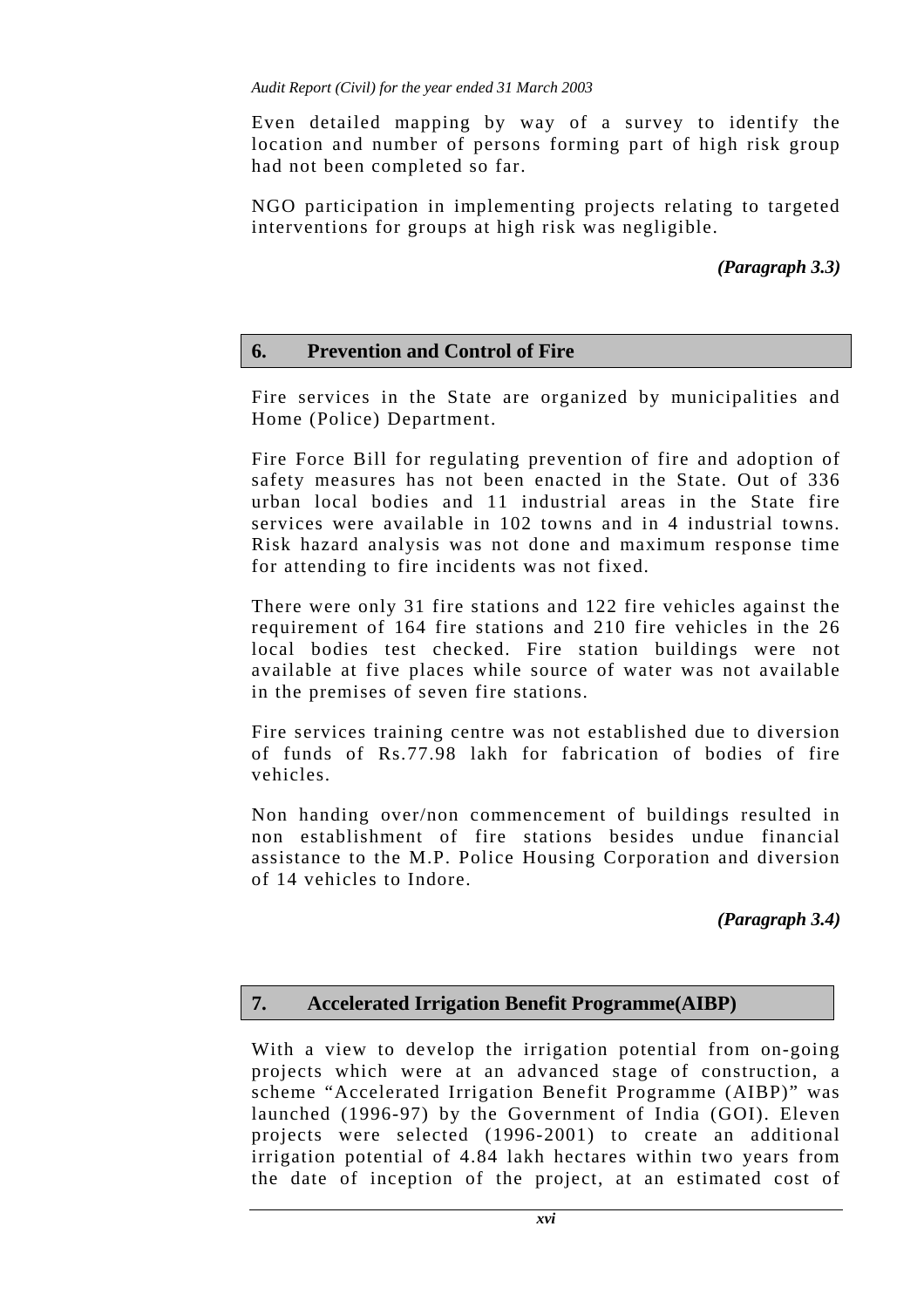Rs.3565.74 crore. Even after lapse of seven years and an expenditure of Rs.1764.79 crore (half the estimated cost), an additional irrigation potential of only 39888 ha (8 per cent of projected potential) was created as of March 2003. This dismal performance was mainly due to incorrect selection of projects, poor planning and improper utilisation of funds and lack of monitoring.

Selection process of projects under AIBP was against the laid down criteria. As a result 9 out of 11 projects remained incomplete even after a lapse of seven years as against the stipulated completion period of 2 years.

Shortfall in matching share to the tune of Rs.222.21 crore by GOMP resulted in disqualification of projects for CLA sanctioned during the year.

An expenditure of Rs.125.06 crore beyond the scope of AIBP was incurred on work charged and daily wages staff charging the expenditure on earth/masonry work during 1996-03, besides diversion of Rs.3.41 crore on procurement of vehicles and other inadmissible items.

In Bansagar project, against the CLA of Rs.203.59 crore based on the entire expenditure of Rs.317.82 crore including the share of UP and Bihar States, the GOMP incurred only Rs.174.69 crore during 1996-2002. The remaining amount of Rs.28.90crore along with its share of Rs.75.48 crore was diverted for other purposes. An expenditure of Rs.49.19 crore incurred on canal system of Bansagar project during 1996-01 was also beyond the scope of AIBP.

Expenditure of Rs.20.47 crore upto March 2003 on right bank canal (RBC) and Samoha pick-up weir beyond Barua aquaduct for which agency was not fixed (August 2002) proved to be unfruitful till the completion of Barua aquaduct.

Injudicious and irregular award of work of earthen and masonry dam at Madikheda without forest clearance led to time extension of 7 years and avoidable cost of Rs.57.82 crore.

Additional security deposit of Rs.5.18 crore was not deducted from the contractors' bills under Bargi Diversion project (BDP) in terms of contracts to safeguard the interest of Government.

Due to failure in implementation of programme for Bargi Diversion Project –"Fast Track", CLA of Rs.50.34 crore could not be utilised. The amount was diverted to other purposes which created an additional liability of interest of Rs.5.79 crore.

*(Paragraph 3.5)*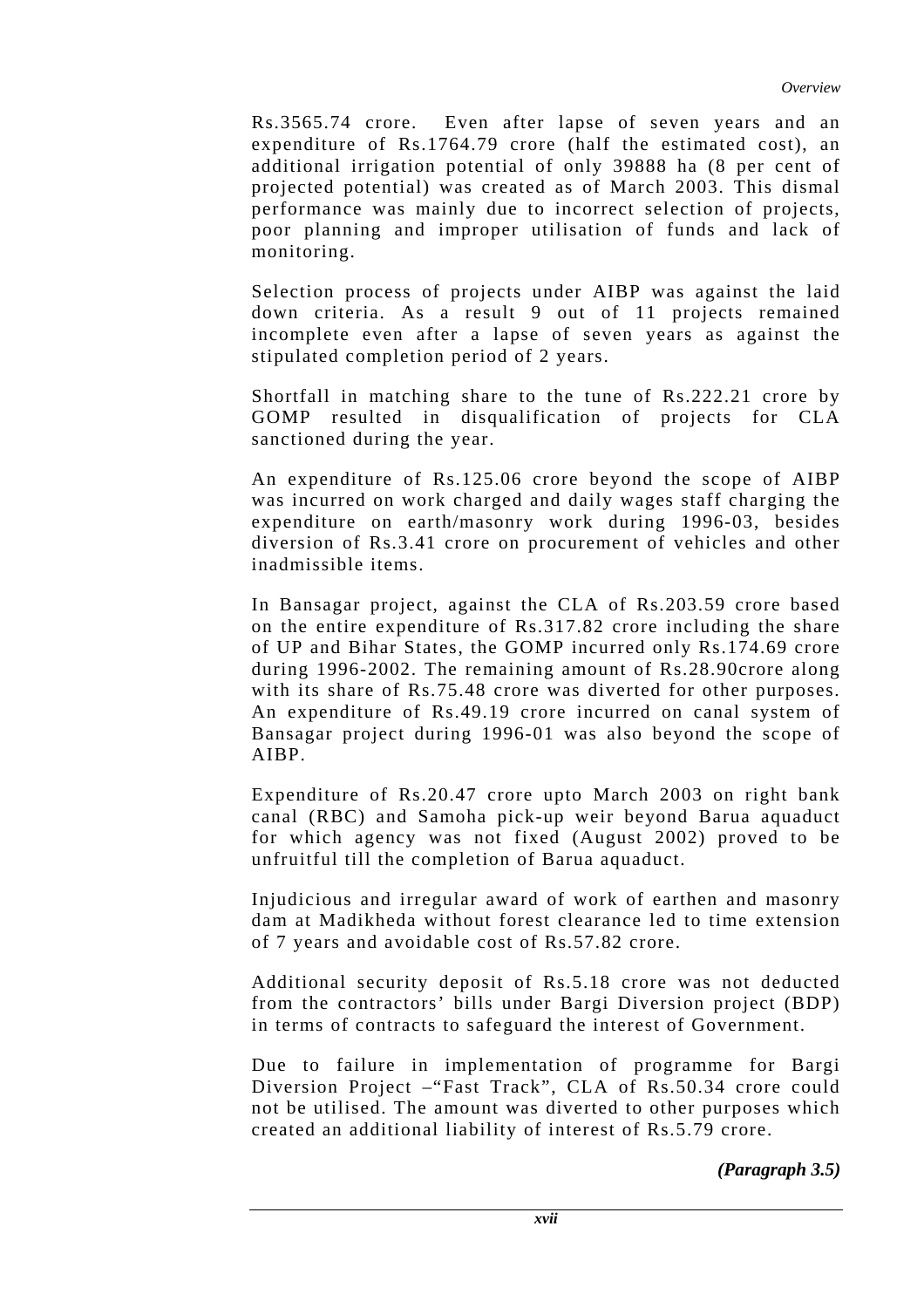### **8. Other Points as a Audit of Transactions**

### **Misappropriation/losses**

Rupees 1.35 crore provided to MP Rajya Beej Evam Farm Vikas Nigam for establishing a Revolving Fund for production and supply of assured quality seeds to farmers of drought prone areas were misutilised by it for other purposes.

# *(Paragraph 4.1.1)*

Rupees 15.26 crore were overdue for recovery out of a total amount of Rs.27.79 crore as of November 2003 from a private mill of Indore, owning assets of estimated value of Rs.20 crore.

## *(Paragraph 4.1.2)*

## **Infructuous/Wasteful expenditure and overpayment**

In the work of 'construction of Bargi Right Bank Canal, excavation of hard rock by 'controlled blasting' was paid for at the higher rate applicable for 'excavation without blasting' resulting in excess payment of Rs.29.80 lakh to the contractor.

## *(Paragraph 4.2.1)*

In the work of 'construction of Bargi Right Bank Canal, test results of compaction were ignored by the department and shrinkage allowance at prescribed percentage was not deducted from earth work of canal embankment, resulting in an excess payment of Rs.1.29 crore to the contractor.

## *(Paragraph 4.2.2)*

In PHE Division Sagar, 44107 cum of 'red bole' correctly classified and adjudged as soft rock in arbitration was subsequently re-classified by the successor Executive Engineer as hard rock resulting in extra payment of Rs.37.05 lakh to a contractor.

## *(Paragraph 4.2.3)*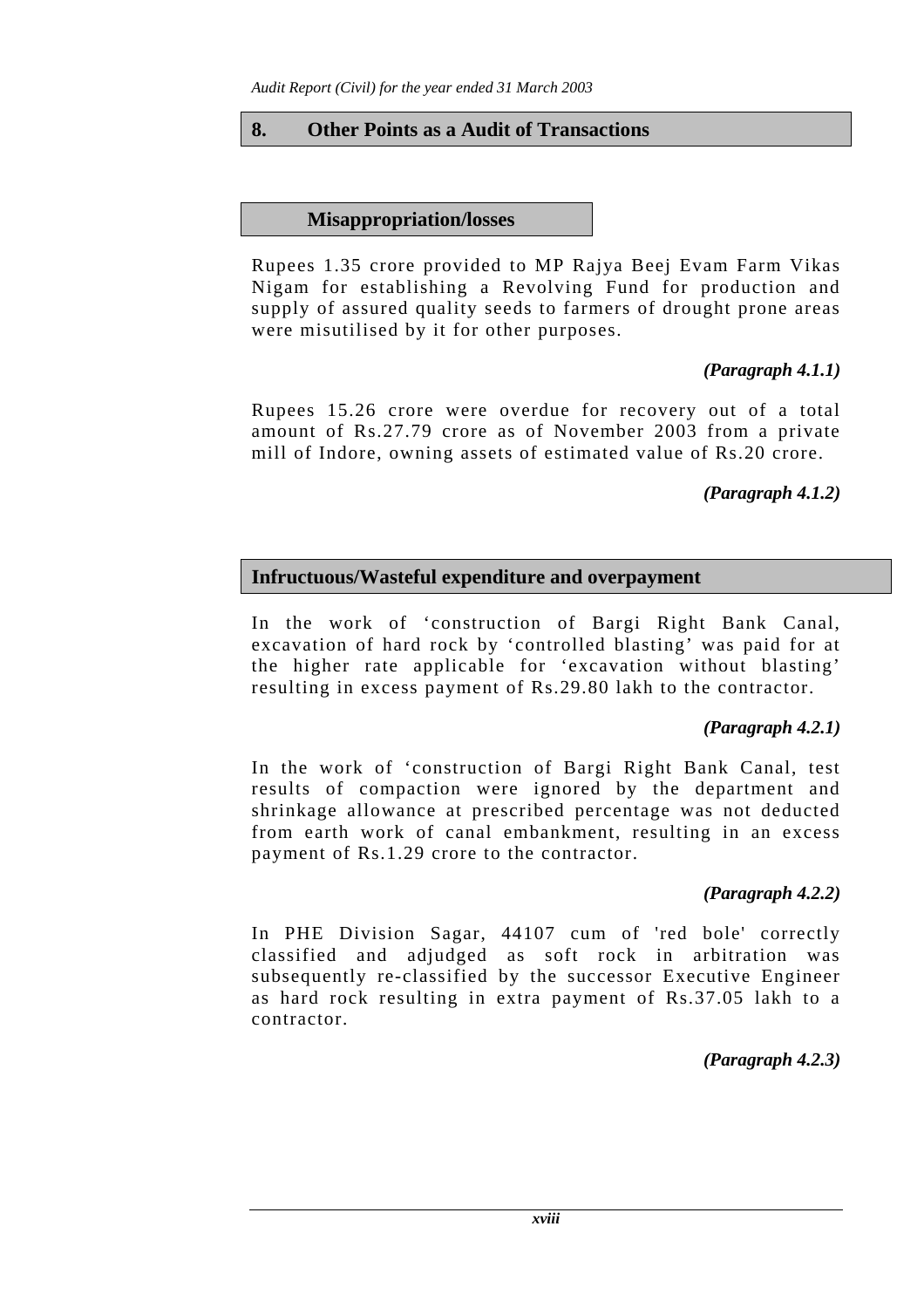In PWD (B/R) Division, Narsinghpur, the escalation clause deleted from the agreement was unauthorisedly invoked by the Chief Engineer resulting in inadmissible payment of Rs.27.15 lakh.

## *(Paragraph 4.2.5)*

In the work of construction of 800 bedded Hospital at Rewa, extra item rates for substituted works were sanctioned at exorbitant rates resulting in excess payment of Rs.1.04 crore to the contractor.

## *(Paragraph 4.2.7)*

Out of 510 Digital Water Level Recorders (DWLR) and Data Retrieval System (DRS) procured from a foreign firm, 73 were found defective, 62 were non-functional and 29 were lying in stores, resulting in infructuous expenditure of Rs.58.06 lakh.

### *(Paragraph 4.2.8)*

### **Violation of contractual obligation/undue favour to contractor**

A contractor engaged for the work of "Construction of TB Sanitarium at Rau" was unauthorisedly entrusted with a totally different work of "Construction of Chest Centre at Manorama Raje Hospital, Indore" at a different site without invitation of tenders. This resulted in unauthorized expenditure of Rs.1.08 crore.

### *(Paragraph 4.3.1)*

A supervision consultant engaged on the work of construction of 800 bedded Hospital at Rewa at a lump sum cost of Rs.47.87 lakh was unauthorisedly paid Rs.1.28 crore upto June 2001.

### *(Paragraph 4.3.2)*

### **Avoidable/excess/unfruitful expenditure**

Non-utilisation of a loan of Rs.7.67 crore resulted in avoidable extra interest liability of Rs.3.79 crore.

*(Paragraph 4.4.1)*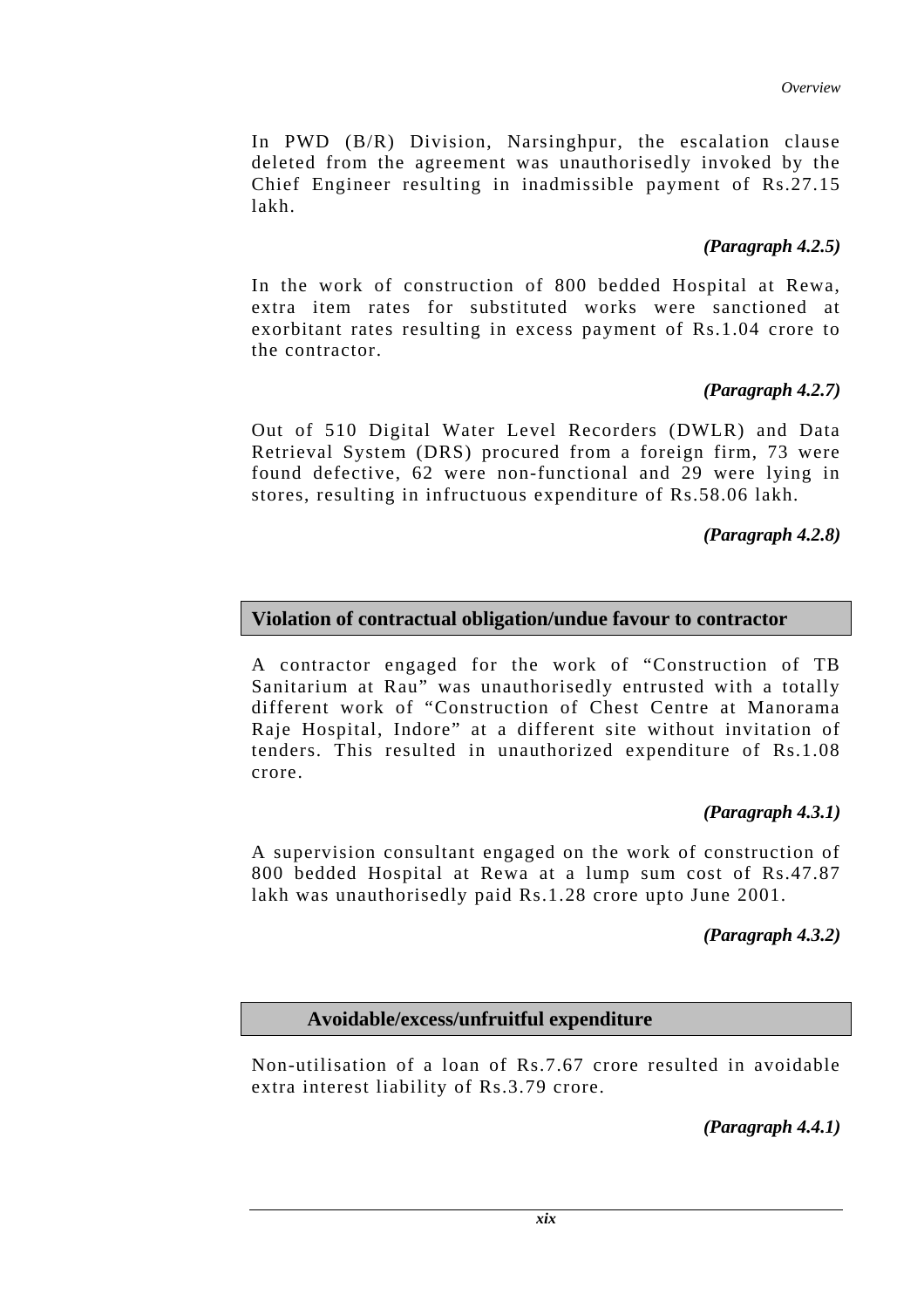*Audit Report (Civil) for the year ended 31 March 2003* 

Rupees 8.09 crore discretionary grants were sanctioned in 2969 cases without adhering to prescribed scales and objectives and Rs.5.52 crore sanctioned in excess of prescribed monetary ceiling.

### *(Paragraph 4.4.2)*

In Capital Project Construction Division –III, the very purpose of rejection of an accepted low cost tender for construction of Retghat-Lalghati high level bridge and re-award of the work at abnormally high cost on grounds of urgency was defeated due to delay of 34 months and cost escalation of Rs.3.21 crore. In addition there was irregular payment of escalation of Rs.47.07 lakh.

### *(Paragraph 4.4.3)*

Incorrect estimation of contract demand resulted in avoidable expenditure of Rs.2.31 crore on electricity charges.

### *(Paragraph 4.4.4)*

In the work of widening of Anjad-Thikri and Kukshi Singhana roads, laying of profile corrective course with bituminous material on newly constructed WBM surface contrary to MORT&H specifications resulted in extra cost of Rs.64.61 lakh.

### *(Paragraph 4.4.5)*

In Fluorosis Control Division, Alirajpur execution of work of laying of pipe line with richer cement mix, in place of leaner mix resulted in extra expenditure of Rs.27.13 lakh.

### *(Paragraph 4.4.7)*

Full payment of bills for advertisements without ensuring that the newspapers had implemented the recommendations of the wage Boards, as required, resulted in excess payment of Rs.1.53 crore to 32 newspapers.

#### *(Paragraph 4.4.8)*

In the road widening work from km 48 to 67 of NH-12, the items specified in the sanctioned estimate were substituted, after award of work, by other items not conforming to the MORT&H specifications, resulting in extra expenditure of Rs.37.26 lakh and excess payment of Rs.7.89 lakh.

#### *(Paragraph 4.4.9)*

In PWD Division, Raisen, execution of tack coat by paving bitumen instead of bituminous emulsion in four works, in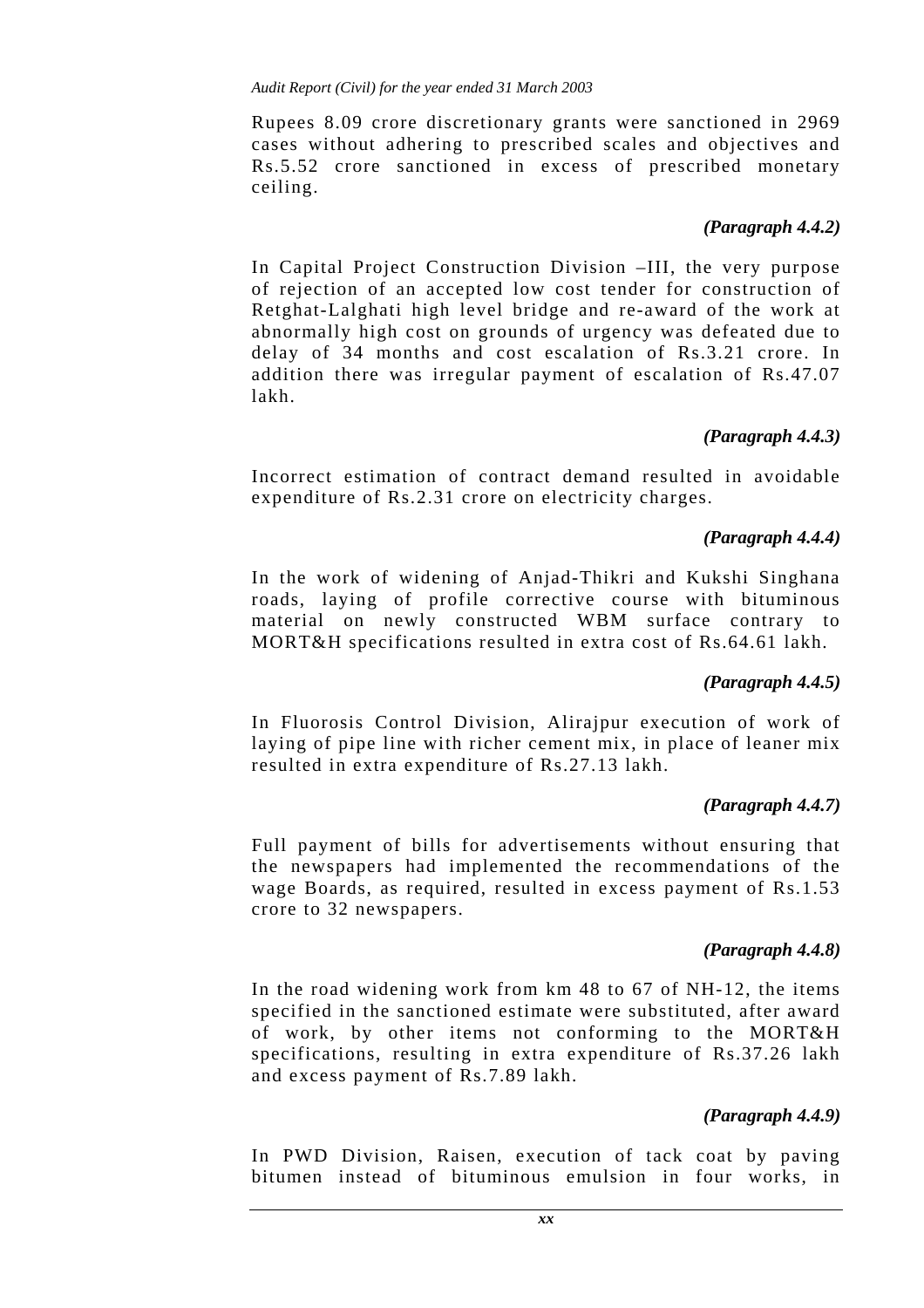*Overview* 

contravention of MORT&H specifications resulted in avoidable extra cost of Rs.26.48 lakh.

## *(Paragraph 4.4.10)*

Re-execution of damaged work owing to default of a contractor resulted in avoidable expenditure of Rs.76.38 lakh besides non recovery of Rs.15.65 lakh from the contractor.

## *(Paragraph 4.4.11)*

In Sanjay Sarovar Project, execution of costlier pre-cast cement concrete lining work contrary to specifications resulted in extra cost of Rs.1.03 crore.

## *(Paragraph 4.4.12)*

## **Idle investment/idle establishment/blockages of funds**

Subsidy of Rs.78.44 lakh was lying unutilized with banks even after discontinuance of the scheme for construction of wells and pump sets in April 1999.

## *(Paragraph 4.5.1)*

Recommendations of the Public Accounts Committee were not implemented and royalty recoverable from Matsya Mahasangh had swelled to Rs.5.30 crore as of March 2003.

### *(Paragraph 4.5.2)*

Out of Rs.4.60 crore paid to 28691 students as national loan scholarship during 1963-94, Rs.3.21 crore were not recovered even as of September 2003.

## *(Paragraph 4.5.3)*

## **Regulatory issues and other points**

In the work of 'Construction of Head office building for Narmada Valley Development Authority (NVDA) at Bhopal, change in concept plan led to increase in cost of project by Rs.9.63 crore. Work costing Rs.7.24 crore was entrusted to existing contractor without fresh tenders, extra/substituted items valuing Rs.5.57 crore were executed and paid without sanction of competent authority. Besides excess payments of Rs.42.08 lakh were also noticed.

*(Paragraph 4.6.1)*